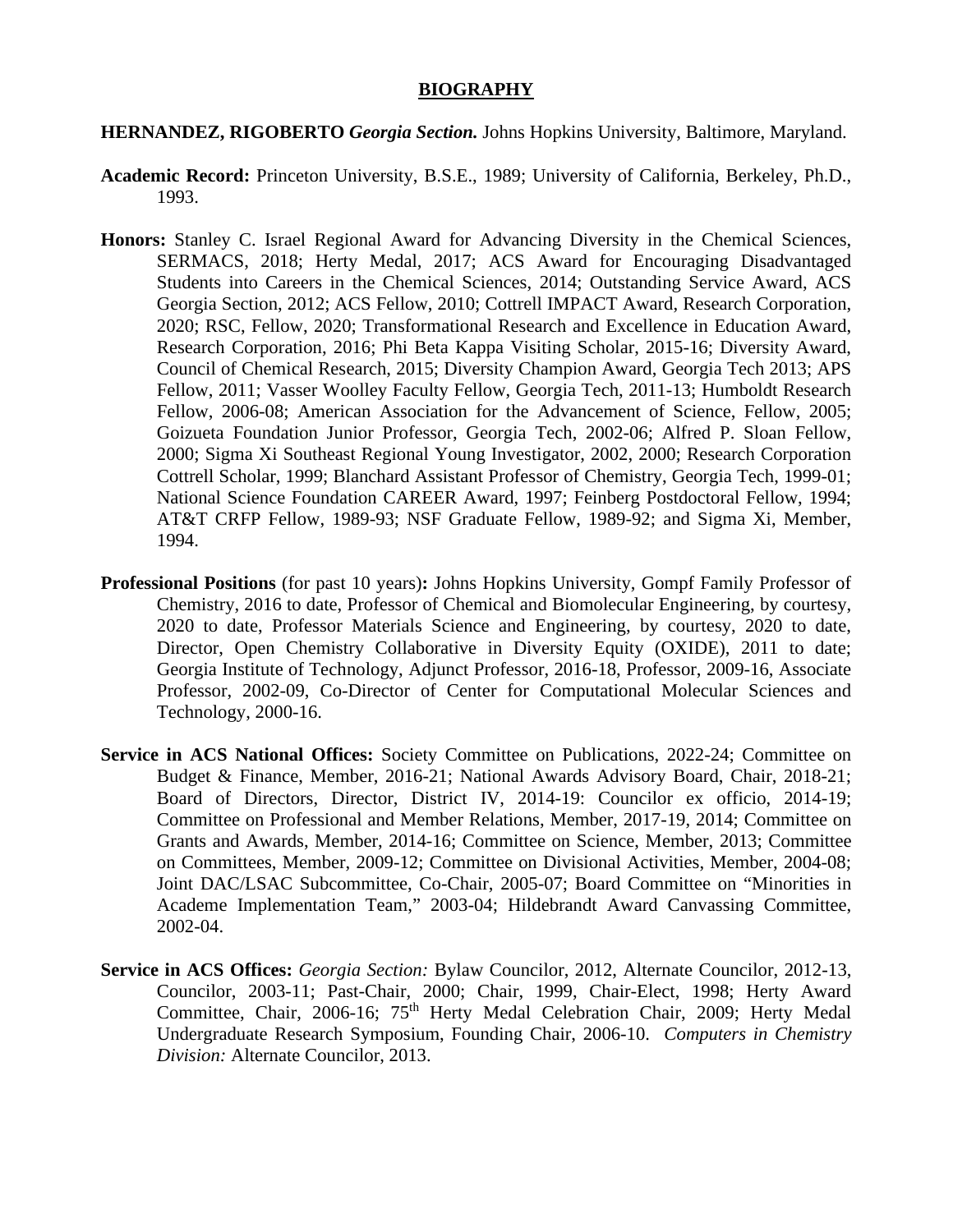- **Member** (current)**:** Member ACS since 1992. American Association for the Advancement of Science; American Physical Society; Biophysical Society. *ACS Division(s):* Computers in Chemistry; Physical Chemistry.
- **Related Activities:** Education Advisory Board (EAB) of *Chemical Reviews*, 2022 to date; Committee on Opportunities in Science, American Association for the Advancement of Science, 2020 to date; EAB of *Journal of Physical Chemistry*, 2019 to date; Academic Leadership Training Workshop, co-Founder and Chair, 2016 to date; Minority National Science Foundation (NSF), Science Technology Engineering and Mathematics (STEM) PhD Advisory Committee, Sloan Foundation, 2013 to date; Scialog Review Committee, Chemical Machinery of the Cell, Research Corporation, 2018-21; Science and Software Advisory Board (SSAB), Molecular Sciences Software Institute, 2017-19, Chair, 2019, Vice-Chair, 2018; STEM Education Review Committee, American Association for the Advancement of Science, 2015-16; Executive Board, Georgia Tech Faculty, 2013-16; National Institutes of Health (NIH), Macromolecular Structure and Function B (MSFB) Study Section, 2009-13; Research Corporation Cottrell Scholars Advisory Committee Member, 2011-17 and Chair, 2016-17; National Academies Board on Chemical Sciences and Technology, 2007-10; Board of Directors of Telluride Science Research Center, 2007- 09; External Review Committee for Morehouse College Chemistry Department, 2007; Steering Committee for NSF Workshop on complexity and emergent phenomenon, 2007; Steering Committee for NSF Workshop on excellence empowered by a diverse workforce, 2007; National Academies Committee on Revealing Chemistry through Advanced Chemical Imaging, 2005-06; published over 150 peer-reviewed articles to date.

## **STATEMENT Dr. Rigoberto Hernandez**

Do you still need the American Chemical Society? We were here together when you started your path as a chemist. If you are reading this, we are still together as you have continued to see and experience the value of membership. Together, we publish the leading molecular science, we train chemists at all stages of their careers, we advocate for science and education to the public and governments, and we accelerate careers and innovation in molecular science and engineering. Despite this, our society faces an existential crisis posed by declining memberships as social media and other technologies are flattening communication and access to professional networking. Thus, the ACS must change, and I ask you to help me make the changes that you and our future members need.

The ACS should be the first place that everyone turns to when they have any concern related to the chemical sciences and engineering. Our journals are the "Most trusted. Most cited. Most Read." They are the first place many turn to when they want to disseminate or learn new advances in our discipline and practice. Our national and international meetings have historically been among the largest such meetings in chemistry. Many chemists still receive their first grant, as well as paradigm shifting grants later in their career, from our Petroleum Research Fund. The US Congress chartered the ACS in 1937 as an advocate for the chemical enterprise and its practitioners. Thus, in many ways, the ACS has been first in the chemical sciences for the past century or more. The challenge and responsibility for us is to redefine and expand what it means to be ACS First across all our membership worldwide, and to do this in a way that helps existing and emerging members appreciate the value of our society. To this end, if elected, I would commission an **ACS First** Task